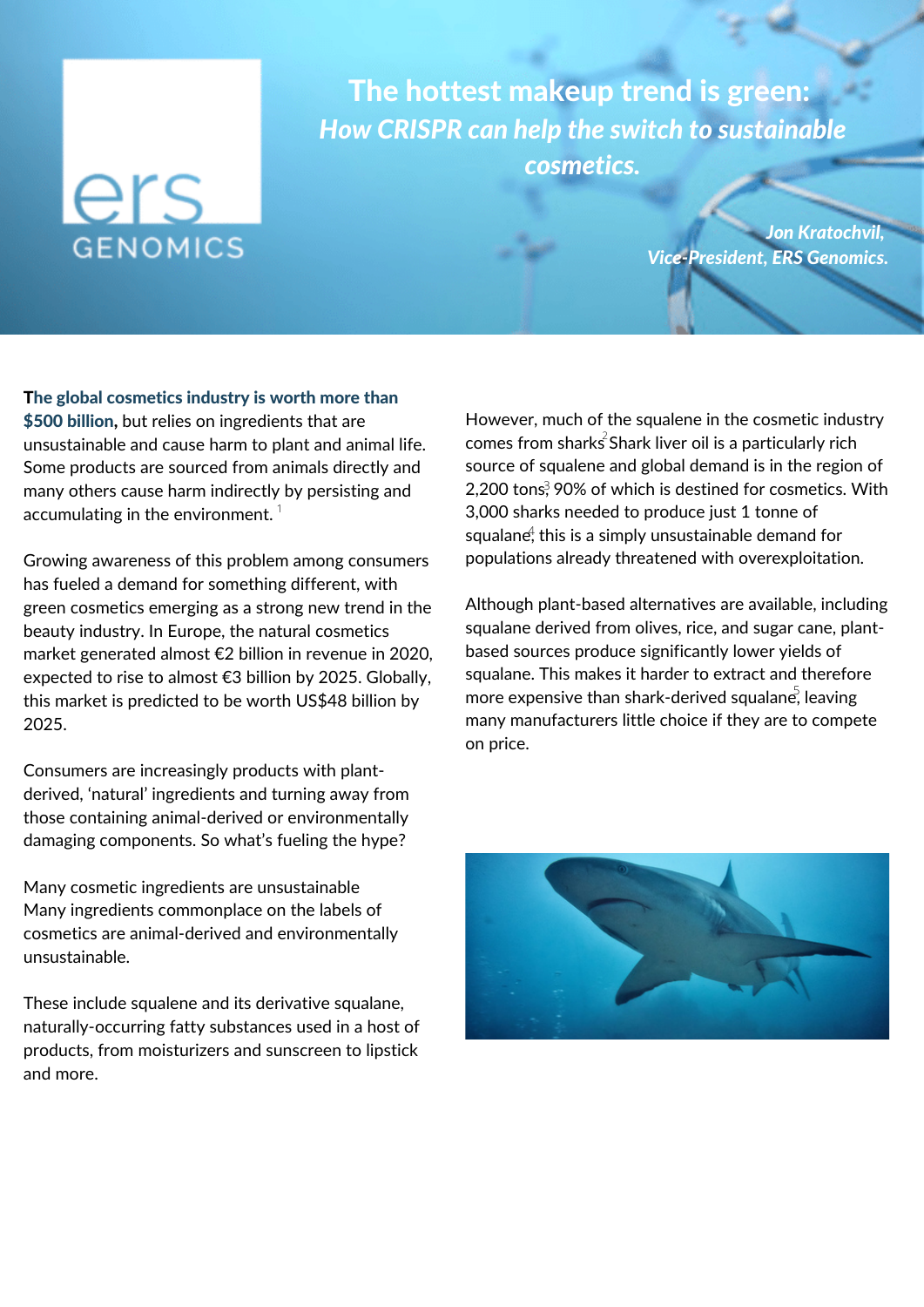Plant-based ingredients are not a perfect solution for the environment, either. Growing and harvesting any plant has an environmental impact, particularly when it takes place in already vulnerable ecosystems and without restriction. Palm oil is a well-established example of this problem, with the devastating impacts of its harvesting including tropical deforestation and biodiversity loss.





Consumers are becoming [increasingly](https://yougov.co.uk/topics/politics/articles-reports/2019/01/04/journal-update-exploring-sustainable-palm-oil-ecol) aware of the environmental impacts of palm oil and many strive to avoid it, but what about lesser-known plant-based ingredients making their way into the cosmetics cabinet? Moroccan argan oil has become a highly prized, fashionable ingredient in products for hair, skin and nails, quickly propelling it to become the most expensive edible oil in the world. Yet this popularity has also come at great environmental cost to the regions where it is produced. $\overset{6}{\cdot}$ 

Bakuchiol is another trendy but potentially unsustainable ingredient. Derived from the Babchi plant native to India, bakuchiol is becoming increasingly popular in skincare products as it is offers similar benefits to retinol but  $\cdot$  without the side effects. As a result natural populations of the Babchi plant, which is already endangered $\mathrm{^8}$ are increasingly at risk from indiscriminate and illegal harvesting.

Whatever the origin, intensive processing is generally required to extract precious biomolecules from their source, which creates its own environmental impact and comes at a cost to the consumer.

*In a world where consumers are increasingly savvy about the sources of ingredients, the cosmetics industry clearly cannot continue to rely on unsustainable and environmentally harmful ingredients, even though they may be labeled as 'natural'. So, what's the alternative?*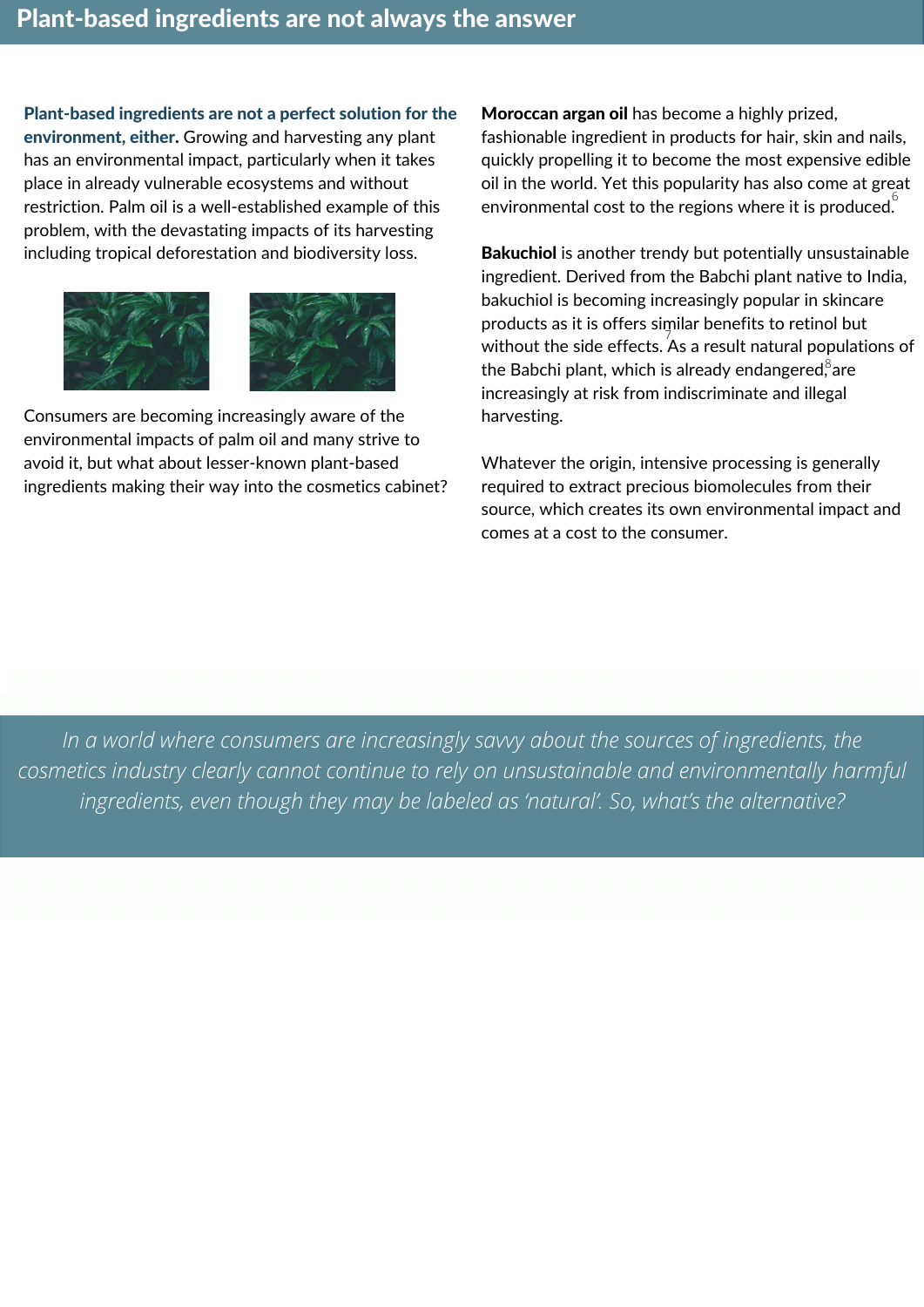## CRISPR-ing the cosmetics cabinet

Instead of relying on nature to produce the compounds and quantities required by the global beauty industry, geneediting technology can reduce demand on precious and limited natural resources.

Microbes, including yeast, algae, fungi and bacteria, are capable of producing a range of biomolecules that form the basis of many cosmetics ingredients. These include terpenoids – the precursors of squalene – as well as fatty acids, enzymes, peptides, vitamins and pigments.

Genetic engineering provides the opportunity to fine-tune these existing metabolic pathways, or create entirely novel ones, to make biomolecule production more efficient.

CRISPR-Cas9, a highly precise gene-editing technology, sidesteps the shortcomings of its forerunners by being able to repress or activate existing genes within an organism, or insert new ones, at highly precise locations using a simple design scheme. In this way, CRISPR-Cas9 can be used to engineer microbes to make nature-based cosmetic ingredients using standard biotechnology facilities.

The possibilities CRISPR offers the cosmetics industry are endless. For example, Swiss biotech [Evolva](https://evolva.com/business-segment/health-ingredients/) is using CRISPR to develop nature-based flavors, fragrances and other cosmetics ingredients.

Compounds already being produced by the company include nootkatone, a citrus compound found in grapefruit peel. Nootkatone is used in perfumes to create a fresh, clean scent, but is notoriously expensive due to the small quantities found in nature and the costs of extraction. Evolva's version though, produced by fermentation with genetically engineered yeast, is sustainable, cost-effective and of consistent quality.

Elsewhere, CRISPR-Cas9 is already being used to modify terpenoid synthesis pathways in microbes to lead to overproduction of squalene, creating a sustainable, scalable source that does not involve harm to animals or inefficient crop processing.

Several biotech companies have also set to work using the latest advances in CRISPR gene editing to  $\frac{1}{10}$  successfully generate a microbial palm oil alternative using various strains of yeast.

## Opportunties for enterprising biotechs

CRISPR is set to revolutionize how the cosmetic industry sources its ingredients. Although synthetic alternatives currently remain more expensive than their naturally derived counterparts, it is likely that consumer pressure – combined with legislative changes and application of innovative technologies like CRISPR – will force a shift in the market.



Crucially though, nothing can be commercialized without securing a license for the use of CRISPR technology. ERS Genomics holds the rights to over 100 patents worldwide covering use of CRISPR/Cas9 in bacteria, plants and animals, and is therefore likely to be the first stop for enterprising biotechnology firms looking to capture a slice of the growing market for nature-identical synthetics.

It's time to end the perception that sticking some plant compounds in beauty products is enough to make them 'green'. CRISPR makes it possible to genuinely address the challenge of sustainability across the global beauty industry and finally turn our cosmetics truly green.